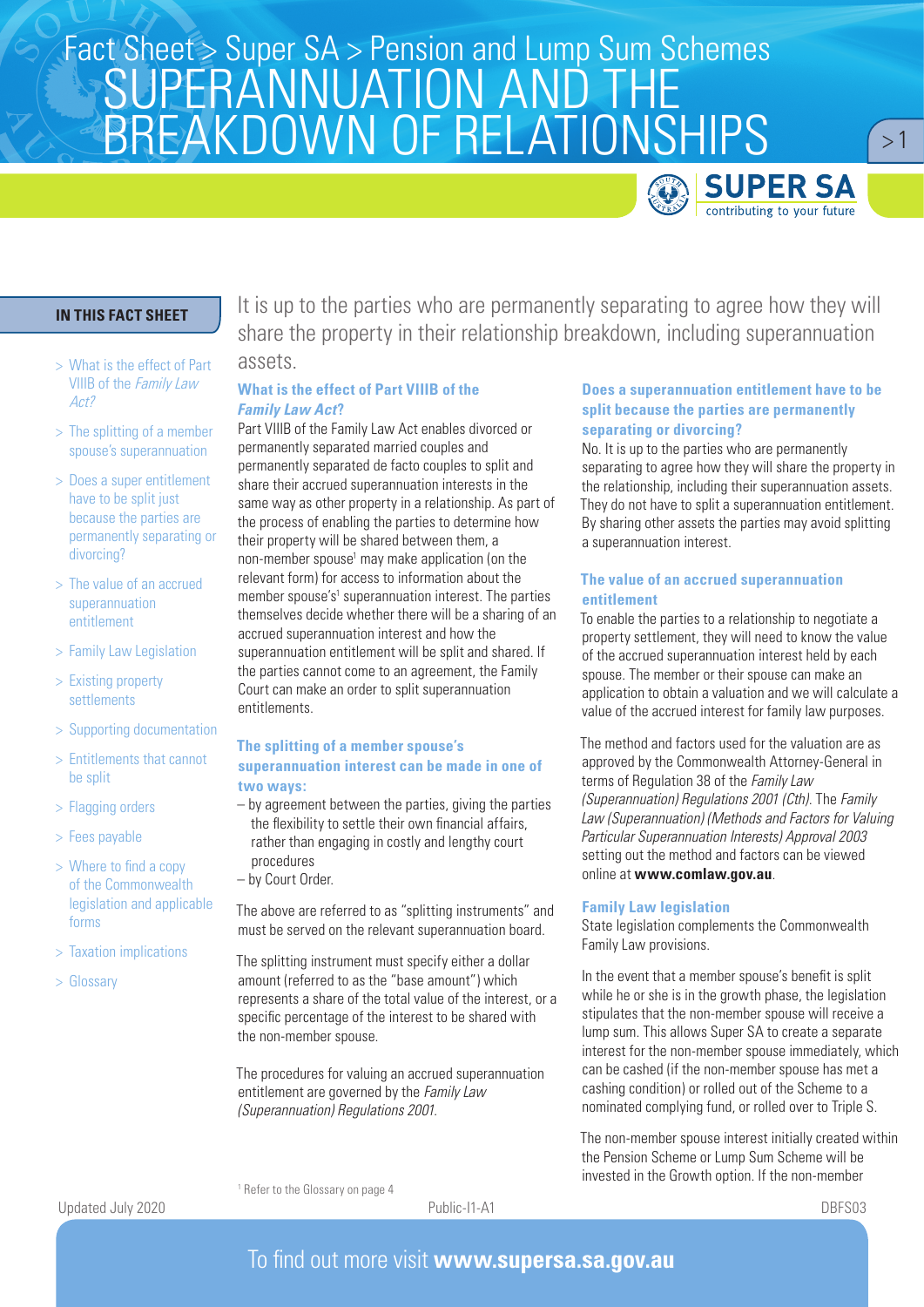

 $> 2$ 

## **IN THIS FACT SHEET**

- > What is the effect of Part VIIIB of the Family Law Act?
- > The splitting of a member spouse's superannuation
- > Does a super entitlement have to be split just because the parties are permanently separating or divorcing?
- > The value of an accrued superannuation entitlement
- > Family Law Legislation
- > Existing property settlements
- > Supporting documentation
- > Entitlements that cannot be split
- > Flagging orders
- > Fees payable
- > Where to find a copy of the Commonwealth legislation and applicable forms
- > Taxation implications
- > Glossary

spouse does not advise Super SA within 28 days of their preferred option, the interest will be rolled over to Triple S. The Triple S account will be established in the Balanced investment option until an investment choice is made.

The non-member spouse's interest is subject to Commonwealth preservation laws, which generally means the lump sum will not be available to be paid out until the non-member spouse retires.

For Pension members in the payment phase, please refer to the *Superannuation and the breakdown of relationships* fact sheet for superannuants, available on the Super SA website.

### **What will happen to existing property settlements?**

The Family Law legislation applies to all relationship breakdowns, irrespective of whether a divorce takes effect. However, where a property order (Section 79 of the *Family Law Act*) or maintenance agreement (Section 87) was in place prior to 28 December 2002, the Family Law superannuation splitting provisions will not apply unless those property settlement orders or agreements are revoked.

Family Law property settlement legislation applies to de facto relationships that break down only on or after 1 July 2010.

#### **Supporting documentation**

Where parties enter into a splitting agreement which includes sharing of superannuation assets, supporting documentation must be provided to Super SA with the agreement.

If the parties were married and the marriage has been dissolved, the splitting agreement must be accompanied by a certified copy of the divorce papers.

Where the parties are married and there is no divorce or where a de facto relationship has ceased, the splitting agreement must be accompanied by a "separation agreement" made by at least one of the spouses in terms of Section 90XP of the *Family Law Act*. The declaration must state that the spouses separated and thereafter lived separately and apart

for a period of at least 12 months and there is "no reasonable likelihood of cohabitation being resumed". The declaration must be signed and dated no more than 28 days before the service of the agreement on Super SA.

#### **Superannuation entitlements that cannot be split**

In general, any superannuation entitlement can be split except for the following:

- superannuation entitlements less than \$5,000
- pension payments to dependent children
- temporary disablement pension entitlements which have been paid for less than two years.

### **Ensuring a former spouse does not take their superannuation entitlement before a splitting agreement or Family Court Order is finalised**

A flagging order can be served on Super SA which effectively stops payment of any superannuation entitlement. You should contact your legal representative to ascertain whether issuing a flagging order is considered necessary and your options in this regard.

## **Fees payable for Super SA's services in relation to superannuation and relationship breakdowns**

Fees are permitted to be charged in terms of Part VIIIB of the *Family Law Act*. Fees will be charged for the following services:

- Lodgement of Request for Information form: \$176 each request
- Splitting of superannuation entitlement: \$176 each party.

Fees are payable at the time of the request. Payments can be made by electronic fund transfer. Bank payment details are on the *Request for Superannuation Information (Family Law Act 1975)* and *Notification to Split a Superannuation Interest (Family Law Act 1975)* forms.

#### **Where to obtain copies of the Commonwealth legislation**

A copy of the *Family Law Act 1975*, and the *Family Law (Superannuation) Regulations 2001* can be found at **www.comlaw.gov.au** and following the relevant links.

Public-I1-A1 DBFS03

# To find out more visit **www.supersa.sa.gov.au**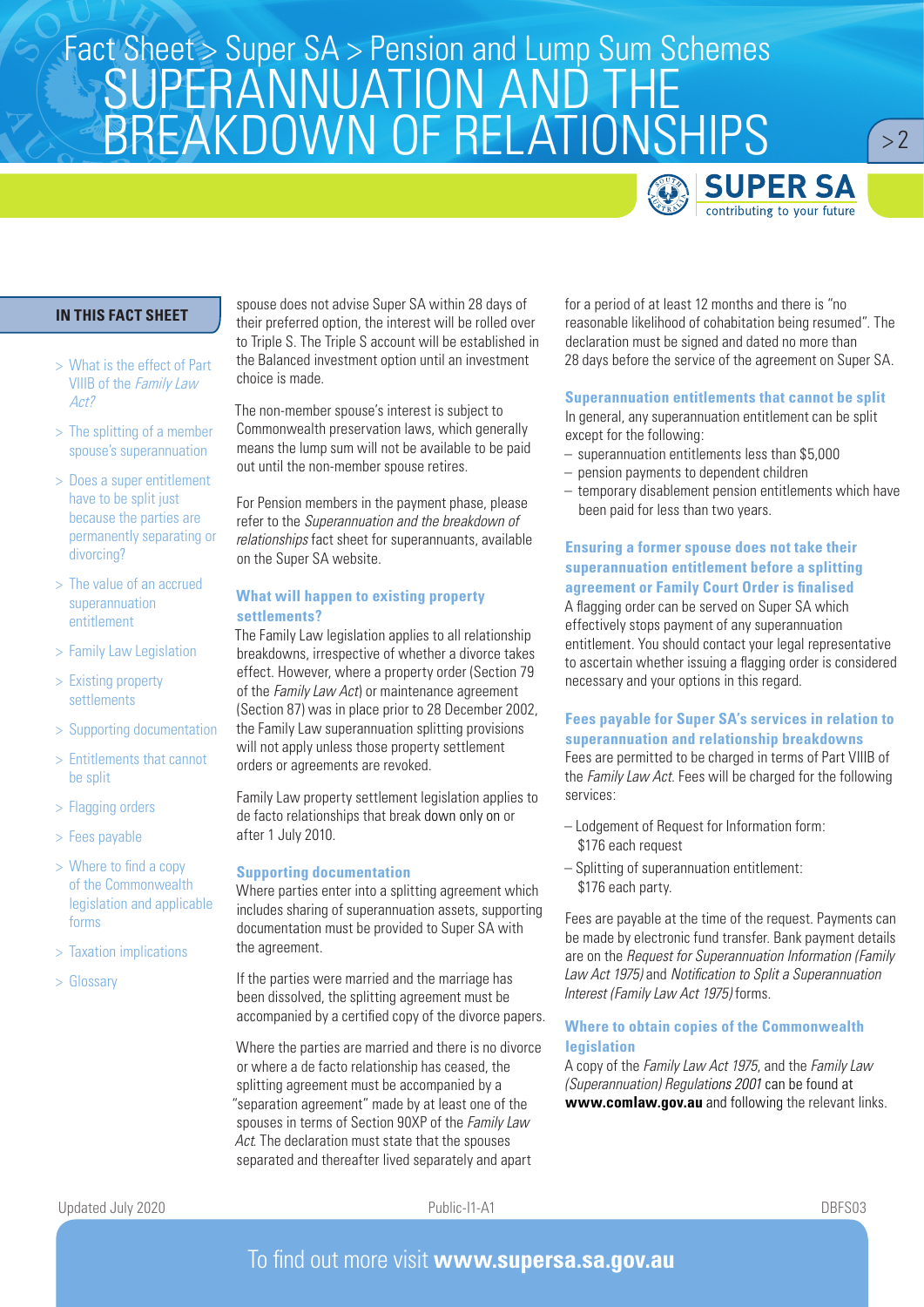

 $> 3$ 

### **IN THIS FACT SHEET**

- > What is the effect of Part VIIIB of the Family Law Act?
- > The splitting of a member spouse's superannuation
- > Does a super entitlement have to be split just because the parties are permanently separating or divorcing?
- > The value of an accrued superannuation entitlement
- > Family Law Legislation
- > Existing property settlements
- > Supporting documentation
- > Entitlements that cannot be split
- > Flagging orders
- > Fees payable
- > Where to find a copy of the Commonwealth legislation and applicable forms
- > Taxation implications
- > Glossary

## Example for splitting an entitlement in the Lump Sum Scheme

Peter and Mary separated on 31 December 2019. Mary (the non-member spouse) has lodged a request for information with Super SA on Peter's superannuation interest in the Lump Sum Scheme at the date of separation. The Lump Sum Scheme retirement entitlement consists of an accumulation member contribution account including interest, plus an accumulation PSESS account (if any), plus a defined multiple of final annual salary (employer component). On receipt of a *Request for Superannuation Interest Information (Family Law Act 1975)* form or the forms contained in the *Family Court of Australia Superannuation Kit*, Super SA will provide Mary with a valuation of Peter's accrued employer component for family law purposes as well the value of the accumulation balances which make up the total superannuation interest.

Information that will be provided may include the following:

| 31 December 2019                                             |          |
|--------------------------------------------------------------|----------|
| Accrued Benefit Multiple (as a multiple<br>of annual salary) | 1.25     |
| Annual Salary, at valuation date                             | \$50,000 |
| <b>Family Law Value of the Employer</b><br>Component         | \$48,000 |
| Value of the Member Contribution<br>Account                  | \$22,000 |
| Value of the PSESS Account                                   | \$10,000 |
| <b>Total Value of the Superannuation</b><br>Interest         | \$80,000 |

It is then up to Peter (the member spouse) and Mary to determine if they will split Peter's superannuation or leave it untouched and simply take account of its value when sharing other assets. The split may be expressed as a dollar amount (known as the base amount), a percentage, or a method or formula to calculate a dollar amount. For example, Peter and Mary may agree on a 50/50 split or alternatively they may agree that Mary will receive \$45,000

#### Example for splitting an entitlement in the Pension Scheme

Donald and Sally separated on 31 December 2019. Sally (the non-member spouse) has lodged a request for information with Super SA on Donald's superannuation interest in the Pension Scheme at the date of separation. On receipt of a *Request for Superannuation Interest Information (Family Law Act 1975)* form or the forms contained in the *Family Court of Australia Superannuation Kit*, Super SA will provide Sally with a valuation of Donald's accrued superannuation interest for family law purposes.

Information that will be provided includes the following:

|                                                                | 31 December 2019 |  |
|----------------------------------------------------------------|------------------|--|
| Accrued Benefit Multiple (as a<br>percentage of annual salary) | 52.75            |  |
| Annual Salary, at valuation date                               | \$50,000         |  |
| Family Law Value of the<br>Superannuation Interest             | \$325,000        |  |

It is then up to Donald (the member spouse) and Sally to determine if they will split Donald's superannuation or leave it untouched and simply take account of its value when sharing other assets. The split may be expressed as a dollar amount (known as the base amount), a percentage or a method or formula to calculate a dollar amount. For example, Donald and Sally agree on a 50/50 split or alternatively they may agree that Sally will receive \$200,000.

Public-I1-A1 DBFS03